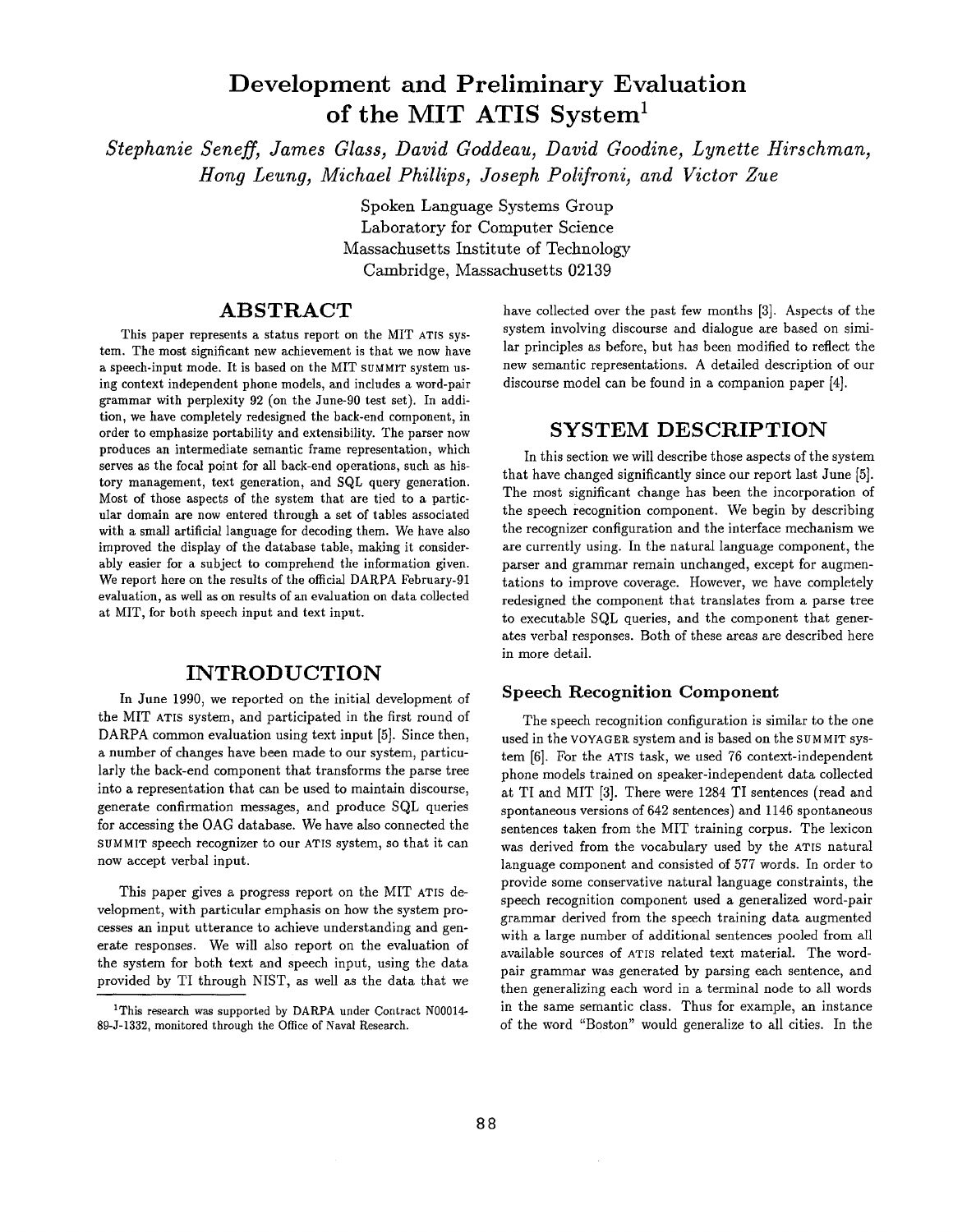case where a sentence did not parse, no additions were made to the word-pair grammar. When evaluated on the TI June-90 data set of 138 sentences, the word-pair grammar had a coverage of 70% and a perplexity of 92. Overall, 3.6% of the sentences that parsed failed to pass the word-pair grammar.

The interface to the natural language component was implemented with the N-best mechanism we have described previously for the VOYACER. system [6]. In our original implementation, the first N-best output which parsed was used by the back-end to generate a response. Since our natural language component (TINA) is able to produce a parse probability derived from training data, we have tried to make use of the probability in the selection of the N-best output. In both the VOYAGER. and ATIS domains we have found that a linear combination of the acoustic score produced by SUMMIT and the parse score produced by TINA improved the overall system performance [1]. In ATIS the improvement in recognition accuracy was about 2% on the TI June-90 data set.

In order to control the number of false alarms produced by the system, we investigated the use of several pruning measures which could be applied to the N-best outputs. To date we have found the N-best rank and the relative acoustic score (relative to the first choice output) to be effective parameters.

#### The ATIS back-end

After reassessing the status of our ATIS system last June, we were concerned that the design of the back-end component might not be as easily extended or ported to new domains as we would like. We therefore decided to redesign the system, with the goal of emphasizing both system modularity and system portability. In choosing a design for the new system, we had two major goals. One was to design a semantic frame representation that would capture all necessary information from the sentence and serve as a focal point for all components of the back-end. The frame design should be flexible enough to be able to extend to other domains. The second goal was to provide a mechanism that would permit the domain-dependent aspects of the system to be entered completely through table-driven mechanisms, without requiring any explicit programming.

Processing of a sentence involves several steps. The first step is to provide a parse tree for the input word stream. A second-pass treewalk through the parse tree yields a semantic frame, which is then integrated with available frames from the history. Both an SQL query and a generated text response are derived from the completed frame. The verbal response is spoken to the subject and a table is retrieved from the database through the database management system OR-ACLE. A table post-processing step converts the table to a much more readable and informative form prior to display. Finally, the system examines the goal plan and optionally initiates an additional response, based on its assessment of



Figure 1: Block diagram of system structure showing central role of semantic frame.

a likely next step. A thorough description of dialogue and discourse aspects of the system along with an example flight reservations dialogue can be found in [4].

The Semantic Frame: The parse outputs of TINA are first converted to a semantic frame representation which serves three critical roles, as shown in Figure 1: it is translated to SQL through table-driven pattern matching devices, it is delivered to a text-generation program to construct appropriate verbal responses, and it serves as input to the discourse history used to restore implicit information in subsequent queries and resolve explicit anaphoric references.

Each frame is associated with a name, a type, and a set of (key: value) pairs. The value can be an integer, a string, a symbol, another frame, or a set of frames. There are only a small number of possible types of frames, such as *clause, predicate, qset* (for common noun phrases), *reference*  (for proper nouns), and *quantifier.* The type *reference* always has a special key *reflype* associated with it, identifying the class of proper nouns it belongs in (i.e., *city-name* would be the *reflype* for "Boston.")

Conversion of Parse Tree to Semantic Frame: The process of producing a semantic frame involves a second-pass tree walk through a completed parse tree. Only the names of the nodes are needed, because of the semantic nature of the grammar. In the tree walk, nodes pass along frames, modifying them if necessary according to the node's seman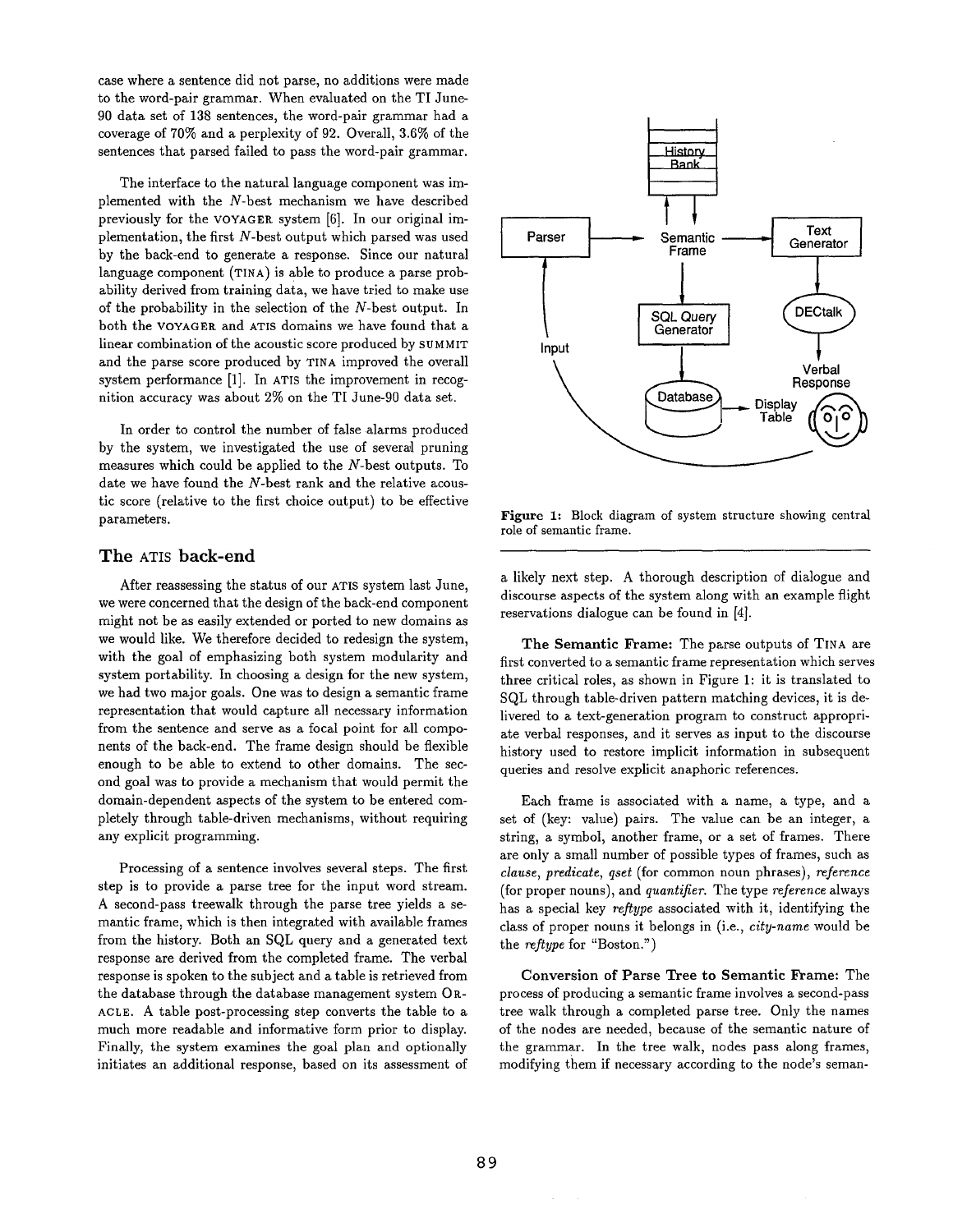tic significance. A completed semantic frame is ultimately returned to the top-level sentence node and delivered as-is to the back end for further processing.

About half of the nodes in the ATIS grammar have no semantic significance, and hence they simply pass along to their children and later to their right sibling whatever was delivered to them. Each of the active nodes is associated by name to a particular semantic name, which is often the same as its "given" name. Each semantic name is in turn associated with a particular functionality. There are fewer than twenty possible functions, and during the tree walk, the particular function to choose is dictated by the association. Each function is called with three arguments: the semantic name, the subparse tree and the current frame.

A simple example may help to clarify this process. The node named *dir-object* is associated with the semantic name *theme* which calls the function *process-noun-phrase.* This function, during the top-down cycle, creates an empty frame of type *qset* and inserts it into the current frame under the key *theme as* specified by the argument. It then passes the empty frame along to its children, who will fill it in. Finally, it passes the original frame to its right siblings, with a completed entry under the key *theme.* 

Decoding the Frame: A completed semantic frame is passed to the back-end for interpretation. The top-level frame is always of type *clause,* and its name determines a particular clause-level analysis function to be executed. Options include *request, statement, yes-no-question, clarifier,*  etc. For example, the function for a yes-no question makes two separate calls to the database. The first one determines the set of all objects as specified by the topic, and the second one finds the set defined by the topic restricted by the predicate (or complement). A final step seeks a non-null intersection between the two sets. There are three possible types of response, namely "There is no <topic>," "Yes, <topic> does do <predicate>," and "No, <topic> does not do <predicate>." Thus, to answer the question, "Does the earliest flight serve lunch?" the system finds both the earliest flight and the earliest flight that serves lunch, and determines whether they are the same flight.

In addition to the high-level interpretation of clauses, some low level routines serve to reorganize certain information in the frame as delivered by the parser. For example, there are many modifiers which can be attached to either flights or fares. We decided that it would be easier for later processing if all fare modifiers are physically transferred to a flight object, which is created if it didn't exist explicitly in the sentence. Thus if the person says, "Show fares from Boston to Denver," the sentence is converted into: "Show fares *for flights* from Boston to Denver." In addition, phrases about time and date are regularized and turned into absolute references. Thus "the following Wednesday," is decoded as "the date which is on the subsequent Wednesday to the

```
Frame Format : 
 [name type 
 keyl: valuel 
 key2 : value2 
        ...] 
  Frame : 
[request clause 
predicate: [display predicate 
              for-poss : ["me" reference reftype: pronoun] 
              theme: [fare qset 
                       for: [auto qset 
                              car-type: limousine 
                              I;o: ["oakland" reference 
                                    reftype: city-name] ] ] ] ]
```
Figure 2: Semantic frame representation of the sentence, "Show me the price of a limousine to Oakland."

date stored in the history table." After the frame is properly restructured, it is sent off to the discourse module, which augments noun phrases (mainly flights and fares) with appropriate modifiers from the history.

**SQL** Query Generation Mechanism: All of the domaindependent information needed to map frames into SQL queries is contained in a small set of tables, which are decoded through a simple artificial language involving a small number of special operations. The basic unit of recognition is a pattern containing *(name (key* value-type)), where *name* is the name of the parent frame, and value-type is the uniquely defined identifier for the value associated with the *key.* For example, the value-type of a *qset* is simply its name, the value-type of a *reference* is its *reflype,* and the value-type of a string is STRING.

We will explain the interface between the semantic frame and the back end by walking through a simple example. The semantic frame derived from the sentence, "Show me the price of a limousine to Oakland," is given in Figure 2, and the table entries needed to decode that frame are shown in Figure 3. The final SQL query generated is given in Figure 4.

The top-level *display-table* defines a set of elements to be displayed and the set of database tables in which to find these elements. For our simple example, the instructions are to display all elements in the *ground\_service* table, given a qset named *fare* with a *for* key whose value is a qset named *auto.*  The final set of elements and tables to be displayed is constructed as the union of all sets whose patterns are matched in *display-table.* In some cases, entries from multiple tables must be displayed, and for these cases there is an additional table that defines how to link the two database tables.

The *qset-table* contains a set of patterns particular to frames of type qset, which trigger the augmentation of a simple database SQL query with a set of *where-clause's.* The system processes a top-level qset through recursive processing of possible nested qsets. In our example, both the top-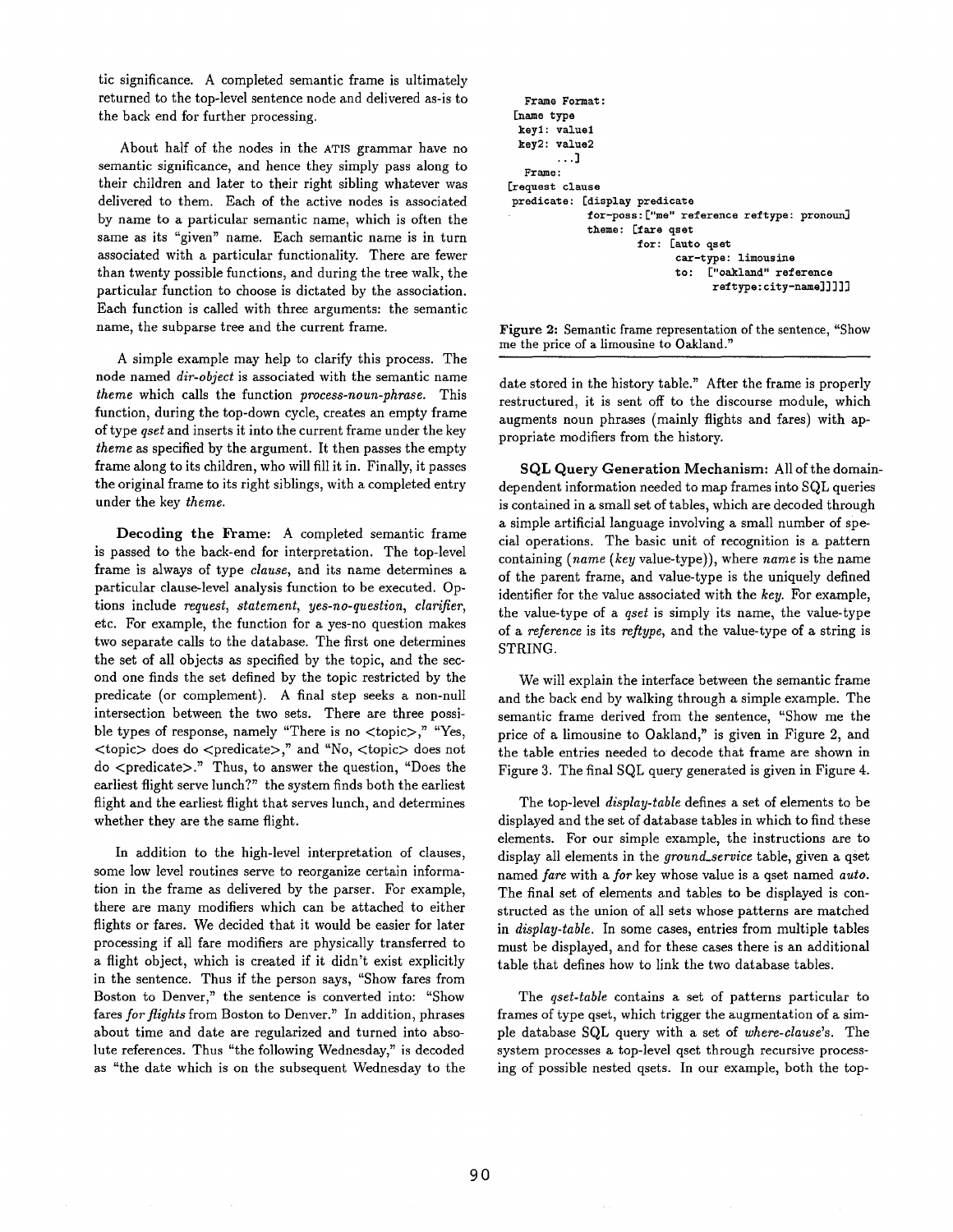```
One entry in the "display-table": 
  ((fare (for AUTO)) ground_service (*)) 
Three entries in the "qset-table": 
  ((fare (for AUTO)) 
    (add-where-clauses() $1))((auto (car-type STRING)) 
    (= transport_code (use-table auto-table))) 
  ((auto ((from to in) (CITY CITY-CODE CITY-NAME))) 
    (in city_code (cvt CITY-CODE $i))) 
One entry in the "conversion-table": 
  ((CITY-NAME CITY-CODE) 
    (sql city city_code () ((= city_name $1))))An auto-table : 
(("taxi" T) ("limousine" L)("air-taxi" A) 
("rental-car" R) ("car" R))
```
Figure 3: Table entries needed to decode the sentence, "Show me the price of a limousine to Oakland," whose semantic frame is shown in Figure 1

level *fare* and the *auto* entry under the *for* slot are qsets. The entry under *fare* that matches this pattern instructs the system to add to the parent query all the where clauses that are generated by the *auto* qset where the special code \$1 stands for the argument.

There are two entries under *auto* that are activated by our frame. The one matched by *car-type* constructs the *whereclause* for the unit: "where transport\_code =  $L'$ " and the one under the key *to* constructs the *where-clause* for the *city\_code.* The decoding of the city "Denver" is done through the *conversion-table,* keyed by the special operator *cvt* (convert). The operator *sql* in *conversion-table* triggers the construction of another SQL query, "select distinct city\_code from city where city\_name = 'DENVER,' " which is inserted into the *where-clause* for *city\_code* in *ground\_transport.* What is constructed through this decoding step is not the actual string appropriate for calling the database, but rather a hierarchy of structures representing queries and where clauses, which can be converted to the query string through a *printquery* function, resulting in the SQL command shown in Figure 4.

The Table Display: We felt that in many cases the raw information from the database would not be readily comprehended without a further transformation. Therefore, we wrote a set of conversion routines associated with each column heading that would make the table easier to understand. Thus a clock time would be converted from "1426" to "2:26 P.M.", an airline name from "DL" to "Delta", and a fare class from "QX" to "QX: coach class discounted weekday." In some cases, we felt the database column was sufficiently

```
select distinct * from ground_service 
where transport_code = 'L'and city_code in 
  (select distinct city_code from city 
   where city_name = 'OAKLAND')
```
Figure 4: The SQL query for the sentence "Show me the price of a limousine to Oakland."

confusing that it was better to leave it out altogether, especially in cases where the text response redundantly carried the information. For instance, we never display the column "flight days," since the verbal response will always say, "on Tuesday" when appropriate. Likewise, we omit the flightcode column because it invites the user to refer to flights by their flight code using unpredictable language constructs. Our paper on database collection [3] discusses the effects of this transformation on solicited speech.

Verbal Response: A completed semantic frame is sent to a text generation program along with the database table indicating the answer. Text generation is mostly guided through tables, associating keys with both a print function and a positional specification within the parent frame's overall scheme. For example, adjectival modifiers *precede* the main noun, a flight-number *immediately follows* the main noun, and a post-modifier such as a relative clause or a gerund occurs at the *end.* Clause level generation is done through specialized functions, each associating with a particular clause type, such as *yes-no-question.* The database table is used both to infer what should be said at the top-level, and to determine whether the noun phrase is singular or plural. Thus, for example, an existential clause would be required to produce one of, "There is" There are" or "There are no" preceding a noun-phrase describing the intended flight set. When a person asks a wh-query, such as "What meals do these flights serve?" the system detects the trace under the object of the verb "serve" and inserts the canned phrase, "the following meals" into the verbal response. The database table is then displayed providing the answer in a meals column.

Other Aspects of the System: There are two other major components of the system that have not yet been discussed. These are the discourse history management system and the dialogue component. Both of these are described in detail in [4] and therefore will only be briefly mentioned here.

Discourse is managed through a history table containing several types of elements derived from the previous sentences, including both semantic frames identifying named objects such as flights and dates, display tables from the database, and, in the case of bookings, previous states of the ticket. Most of the history revolves around a flight-event object. Modifiers are inherited from the history either if they are not explicitly mentioned in the current frame or if no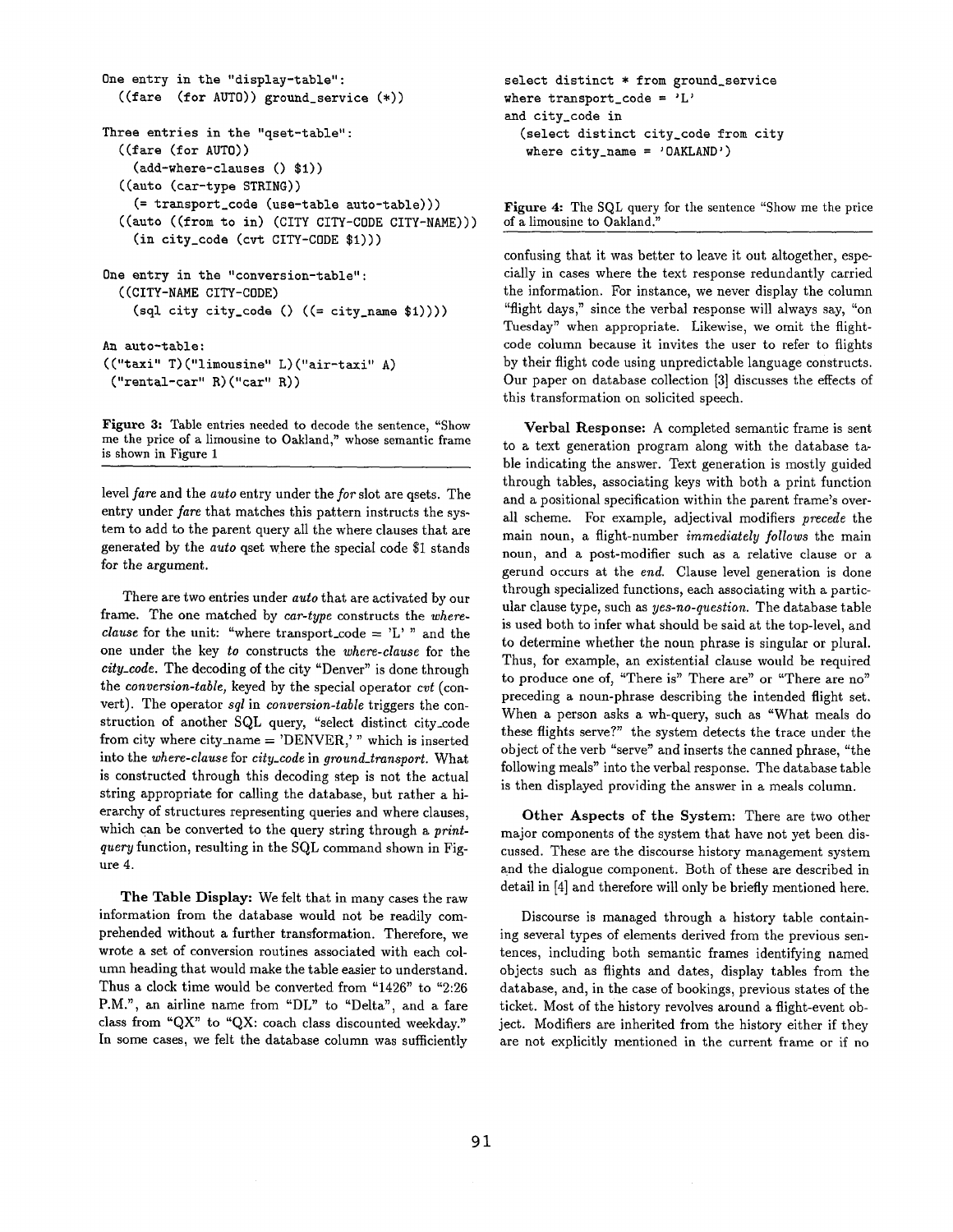"masker" modifiers are present. For each history modifier, a set of maskers is specified in a table. We determined the masking conditions based on experience with real data. For example, if the subject asks about "non-stop" flights, then a connection-place would not be inherited. The most complex history management involves references to "return flights," in which a previously mentioned source and destination must be "swapped," unless the previous sentence also concerned return flights. In addition, only fare restrictions and airline should be inherited, along with source and destination. Any previous references to a date or a flight number would be dropped when talking about return flights.

The computer essentially always gives a verbal response to the subject's question identifying the contents of the displayed table. Dialogue is maintained through a *dialogue state stack* which is popped and evaluated after each input sentence is fully processed. A clear division is kept in the computer code between the subject's half of the conversation and the computer's half. During the analysis of the subject's contribution, the dialogue *state* may be modified, but none of the dialogue execution routines are called. Most of the time the dialogue stack is empty, and it rarely contains more than one previous state. Dialogue is used mostly during bookings, which involve a complex interplay between the subject and the computer. For example, if the subject says, "Book the cheapest flight." the system must remember that a booking is underway, but must first ask whether the subject wants a one-way or round-trip fare. Hence the stack becomes twodeep at this point.

### **EVALUATION**

Table 1 summarizes our results for the three obligatory system evaluations using the February-91 test set provided by NIST. The first test takes as input the transcriptions of the so-called Class A sentences, i.e., sentences that are context independent, and produces a  $CAS<sup>2</sup>$  output. The second test is the same as the first one, except that the sentences are Class D1, i.e., their interpretation depends upon a previous sentence, which is provided as additional input. The last test is the same as the first, except that the input is speech rather than text. For each data set, we give the percent correct, percent incorrect, percent with no answer, and the overall score, where the score penalizes incorrect answers weighted equally against correct answers.

Comparing the first row of Table 1 with last June, our current implementation makes considerably fewer false alarms for text input. The two errors that the system made were due to a minor system bug; while the correct answer was displayed to the user locally, we inadvertently sent the wrong one to the comparator. We are encouraged by this result,

| $_{\rm Data}$  | No. of    |      |     | Correct   Incorrect   No Answer   Score |      |
|----------------|-----------|------|-----|-----------------------------------------|------|
| Set            | Sentences | (%)  | '%` | V.                                      | %    |
| Class A Text   | 145       | 56.6 |     |                                         | 55.2 |
| Class D1 Text  | 38        | 47.4 | 5.3 | 47.4                                    | 42.  |
| Class A Speech | 145       | 31.7 |     | 55.2                                    | 18.6 |

Table 1: Results for the standard ATIS test sets for three test conditions.

since the errors were all due to factors unrelated to the development of the natural language technology, and as such can be fixed trivially.

The results for the context-dependent sentences are given in column 2 of Table 1. Our system provided correct answers for 18 of the 38 context pairs, and made only 2 errors. This is a more stringent test than the first one, since providing the correct answer in this case demands that *both* sentences be correctly understood. One of the errors was due to the same system bug describe above, i.e., the right answer was displayed but not sent. In the second one, which we considered to he the only error made by the natural language system, the system simply ignored the context.

The results for the Class A sentences with speech input are given in Column 3 of Table 1. Of the 19 sentences that provided an incorrect answer, 2 were correctly recognized, but failed due to the system bug mentioned above.

We recently collected a sizable amount of spontaneous speech data, using a paradigm very different from the one used at TI. Our preliminary analyses of the two data sets have indicated significant differences in many dimensions, including the speaking rate, vocabulary growth, and amount of spontaneous speech disfluencies [3]. We thought it might be interesting to compare our system's performance on the two data sets. To this end, we asked B. Bly of SRI to help us generate the CAS reference answers for the designated development-test set of our database. The test set consists 'of 371 sentences, of which 198 were classified by Ms. Bly as Class A. Since'no aspects of our system had been trained on these data, we consider it to be a legitimate test set for purposes of this experiment, although we plan to use it in the future as a development test set.

The results for CAS output with both text and speech input for the MIT data are given in Table 2. We should point out that in an initial run of the text-input condition, several answers marked as "incorrect" were judged by us to be dubious. We submitted these questionable answers to Ms. Bly, as part of the customary follow-up process of "human ajudication" established at NIST. The results in Table 2 thus represent the final outcome. Some of the discrepancies were due to an error on the part of the reference answer, several were due to the "yes/no" *vs.* table problem, several were due to the fact that SRI assumed 1990 for all dates, whereas most

<sup>2</sup>CAS, or Common Answer Specification, is a standardized format for the information retrieved from the OAG database, which is compared against a "reference" CAS using a comparator provided by NIST.